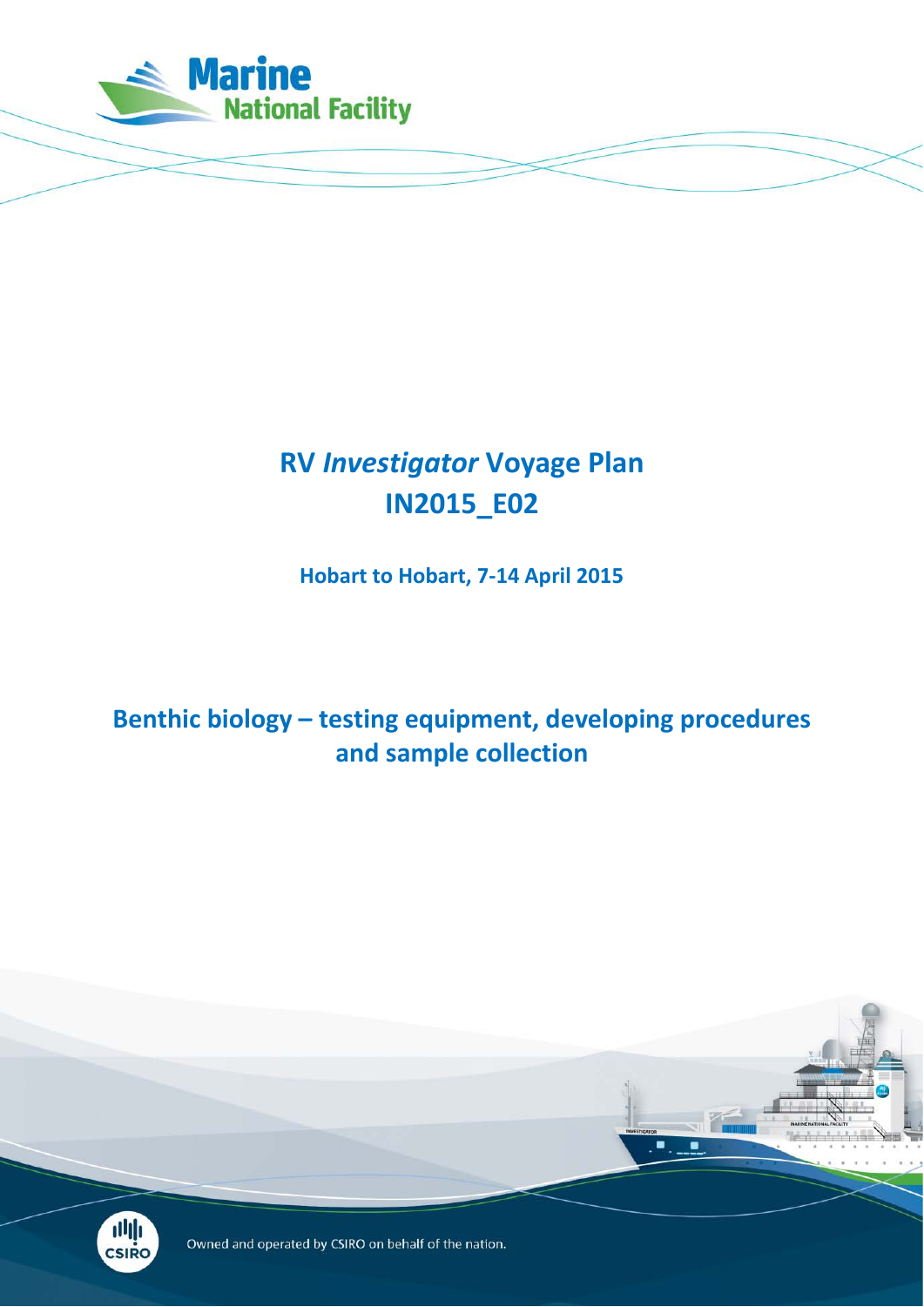| <b>VOYAGE MANAGER</b> |                               |  |  |  |  |
|-----------------------|-------------------------------|--|--|--|--|
| <b>Name</b>           | Tegan Sime                    |  |  |  |  |
| <b>Title</b>          | <b>MNF Operations Officer</b> |  |  |  |  |
| Email                 | Tegan.sime@csiro.au           |  |  |  |  |

| <b>DEPUTY VOYAGE MANAGER</b> |                               |  |  |  |
|------------------------------|-------------------------------|--|--|--|
| <b>Name</b>                  | Lisa Woodward                 |  |  |  |
| <b>Title</b>                 | <b>MNF Operations Officer</b> |  |  |  |
| Email                        | Lisa.woodward@csiro.au        |  |  |  |

| <b>EQUIPMENT CHAMPIONS</b> |                                      |  |  |  |
|----------------------------|--------------------------------------|--|--|--|
| Name and title             | Dr Alan Williams and Mr Mark Green   |  |  |  |
| <b>Affiliation</b>         | <b>CSIRO Oceans &amp; Atmosphere</b> |  |  |  |
| <b>Contact details</b>     | Castray Esplanade, Hobart            |  |  |  |

| <b>ITINERARY</b>     |                                     |
|----------------------|-------------------------------------|
| <b>Mobilisation:</b> | Hobart                              |
| Depart:              | Hobart, 1800* Tuesday, 7 April 2015 |
| Return:              | Hobart, 0800 Tuesday, 14 April 2015 |
| Demobilisation:      | Hobart, Tuesday, 14 April 2015      |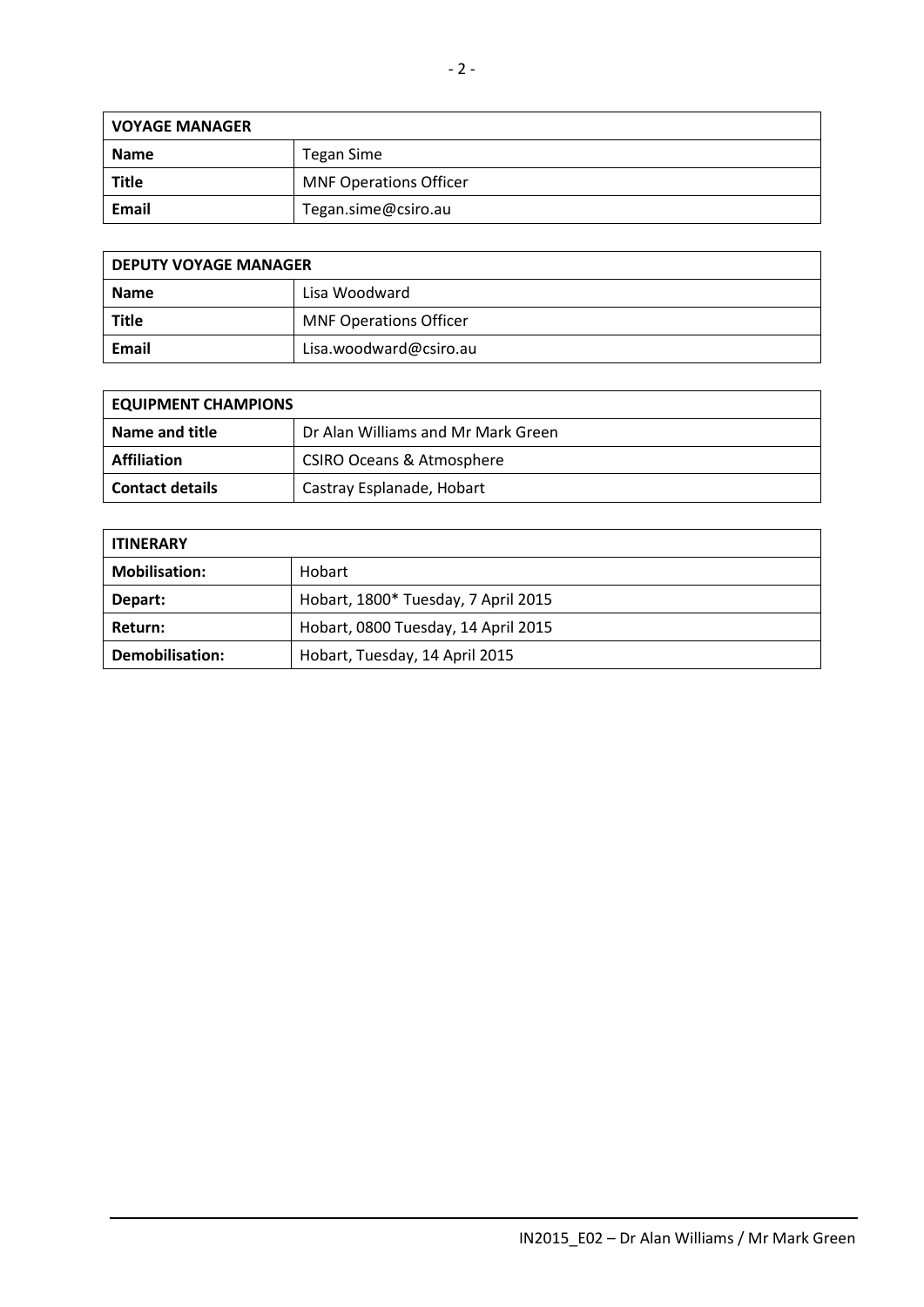#### **Voyage objectives**

This voyage is a trial of the new vessel for conducting benthic biological sampling. The voyage objectives are therefore a combination of specific aims for particular sampling gears and sample types – including the acquisition of high quality data sets and fully processed collections of specimens and samples – and to establish processes, procedures and work flows in particular areas of the vessel (e.g. working deck areas and sample processing laboratories).

The trials of individual gears will commence with simple deployments in relative shallow and accessible (sediment) benthic habitats but will progressively target deeper and more challenging habitats as gear performance and safe-handling processes are established. We anticipate that each gear will be deployed several times.

Whilst noting that gear trials will be time-consuming, the voyage will be conducted in normal survey mode to the extent possible while maintaining safety to provide operational experience for future research voyages. This means maximising the safe and effective collection of scientific information during around-the-clock operations with real-time management of collections and data. This will be facilitated by including the input of staff from a range of Australian science agencies that have relevant experience:

- 1. Contribute to developing and refining Marine National Facility processes for safe and effective science operations at sea and introduce key stakeholders and science teams to *Investigator*, MNF and ASP operations:
	- a) Finalise procedures and Job Hazard Analysis (JHA) for each type of benthic sampling gear (see equipment list below) and the related scientific operations.
	- b) Undertake opportunistic testing and checks as per outstanding Statement of Functional Requirement (SFR) list.
	- c) Identify any problems, issues and conflicts and include these in a voyage report
- 2. Sample collection (supporting Objective 1)
	- a) Deep tow camera imagery, acoustic echo-sounder data and dropline catches will provide additional information to quantitatively document the large marine eel aggregation on Patience Seamount.
	- b) Deep tow camera data will also extend quantitative time-series (T3) analysis of benthos recovery on seamounts (selected seamounts).
	- c) DeepBRUVs landers will supplement a seamount fish community dataset, and enable the further assessment of this lander as a monitoring tool (selected seamounts).
	- d) Multicorer samples of soft sediment macrofauna and sediment geochemistry will provide contextual comparisons for analysis of GAB samples (selected areas).
	- e) All physical collections of benthic epifauna and fishes including tissue samples will be retained and curated in Australia's museums.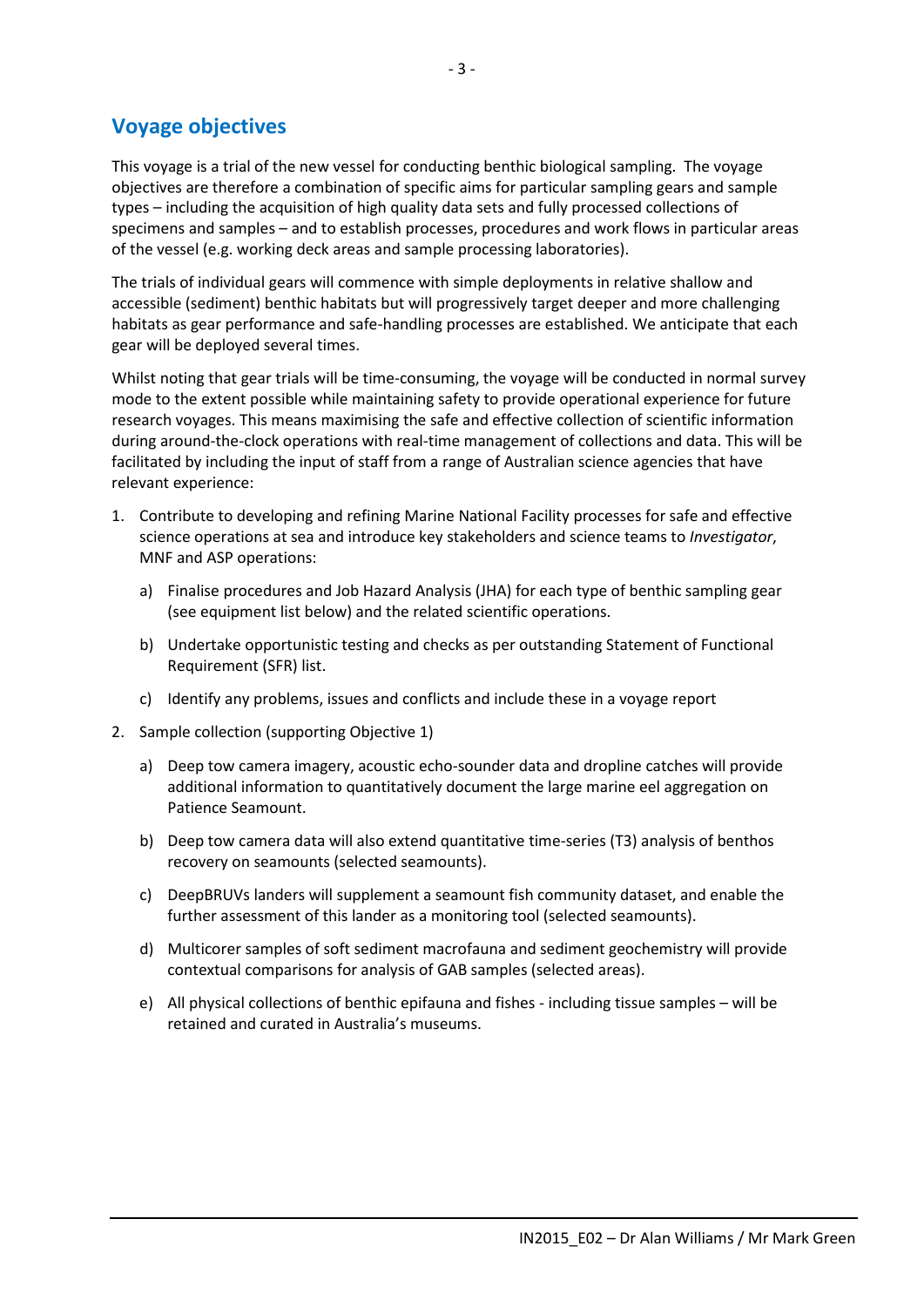#### **Voyage track example**

The voyage track is to the Tasmanian Seamounts via a return transit leg to the shelf edge within the Huon Commonwealth Marine Reserve (CMR); the voyage includes a westwards leg to the Tasman Fracture CMR (Figure 1).



**Figure** 1. *Indicative vessel track for voyage IN2015 – EO2 shown in red; dashed section is a contingency if sampling within CMRs at the shelf edge is not permitted. (CMR boundaries shown in light blue; Tasman Fracture to the west, Huon to the east. Depth contours are: green 200 m; red 1000 m; pink 1500 m; blue 2000 m.*

|                     |   |                                  |          | Location (lat. Long) | <b>Sampling</b> |            |             |  |
|---------------------|---|----------------------------------|----------|----------------------|-----------------|------------|-------------|--|
| <b>Acitivity</b>    |   | (degrees: decimal<br>Site Region |          | <b>Distance</b>      | <b>Time</b>     | Indicative |             |  |
|                     |   |                                  | minutes  |                      | (n.m.)          | (days)     | Date        |  |
| Mobilisation        |   |                                  |          |                      |                 | $0.5\,$    | April 7     |  |
| Transit             |   | Storm Bay (calibrations)         |          |                      |                 | 0.5        | April 7/8   |  |
|                     |   | Hobart to Huon CMR shelf edge    | 44:01.00 | 147:20.07            | 70              | 0.5        | April 8     |  |
|                     | 1 | Huon CMR shelf edge              | 44:01.00 | 147:20.07            | 0               | 1.5        | April 8/9   |  |
|                     | 2 | Patience Seamount                | 44:07.60 | 147:23.04            | 7               | 0.5        | April 9/10  |  |
| 3<br>Science        |   | Hill U Seamount                  | 44:19.47 | 147:10.57            | 15              | 0.5        | April 10    |  |
| sampling<br>4       |   | Pedra Seamount                   | 44:15.67 | 147:06.25            | 5               | 0.5        | April 10/11 |  |
| 5                   |   | Main Matsykker Seamount          | 44:13.11 | 146:11.82            | 40              | 0.5        | April 11    |  |
| 6                   |   | Tasman Fracture CMR shelf edge   | 43:55.94 | 146: 12.45           | 18              | 0.5        | April 11/12 |  |
| 2                   |   | Patience Seamount                | 44:07.60 | 147:23.04            | 53              | 0.5        | April 12/13 |  |
| Transit             |   | CMR shelf edge to Hobart         | 44:01.00 | 147:20.07            | 70              | 0.5        | April 13/14 |  |
| Demobilisation      |   |                                  |          |                      |                 | 0.5        | April 14    |  |
| Steaming (280 n.m.) |   | Between sampling sites           |          |                      |                 | 1.0        |             |  |
|                     |   | [Time on station]                |          |                      |                 | $[4.5]$    |             |  |
| <b>TOTAL</b>        |   |                                  |          |                      |                 | 8          |             |  |

### **Waypoints and stations**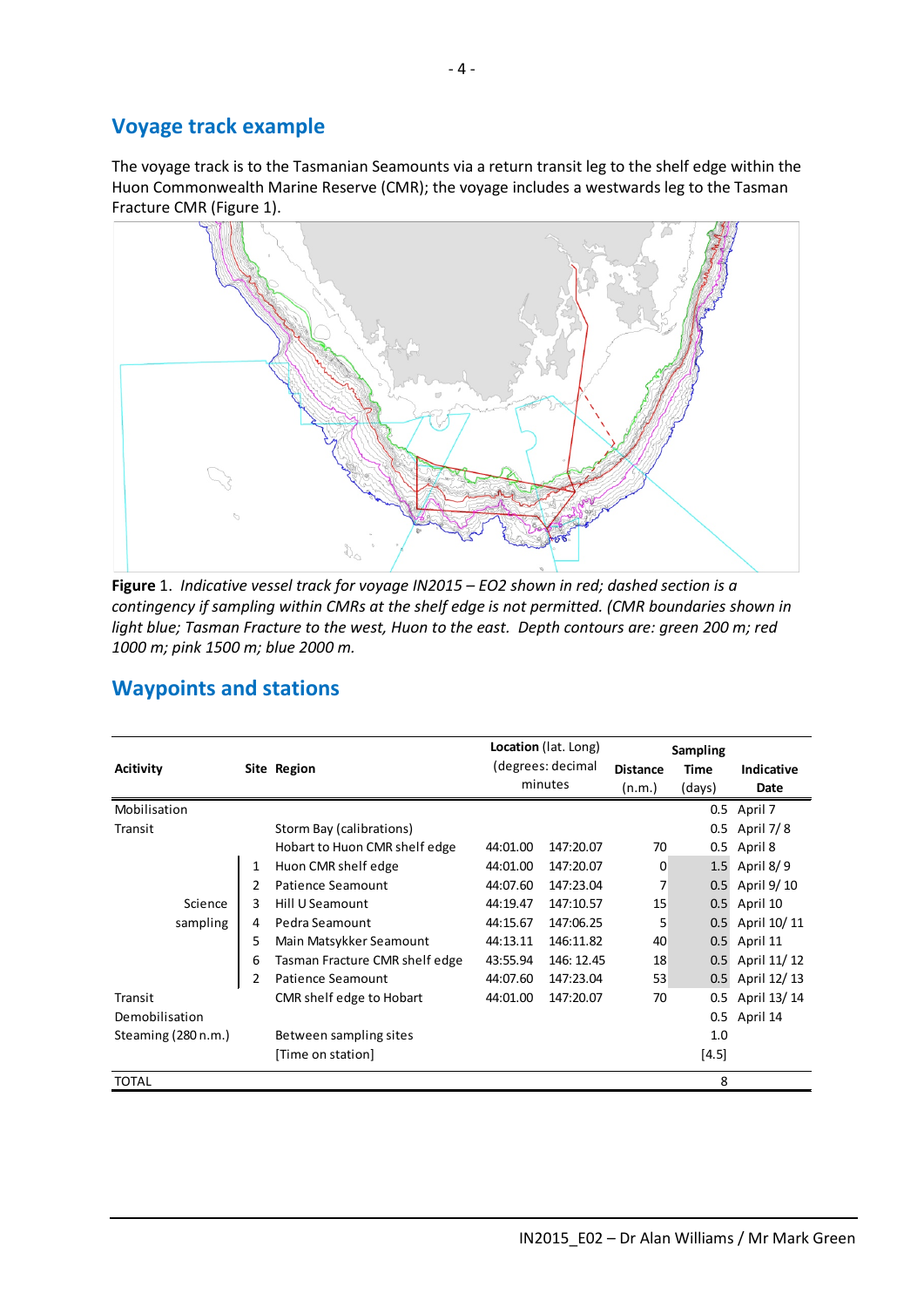# **Station tally (indicative minimum estimate)**

An indication of the number and distribution is shown below. Sample location at the shelf edge (yellow) and on seamounts inside CMRs (green) is dependent on Parks Australia authorisation.

|                    |                | <b>Shelf edge</b> | Patience Hill U |              |                | Pedra          |      | <b>Main Mat</b> | Tally per<br>gear | Unit time<br>(hr) | Total<br>time (hr) |
|--------------------|----------------|-------------------|-----------------|--------------|----------------|----------------|------|-----------------|-------------------|-------------------|--------------------|
|                    |                |                   |                 |              |                |                |      |                 |                   |                   |                    |
| Site               | 1&6            | 1&6               | $\overline{2}$  | 3            | 4              | 4              | 4    | 5               |                   |                   |                    |
| Depth (m)          | 100            | 200               | 850             | 1000         | 800            | 1000           | 2000 | 800             |                   |                   |                    |
| <b>Bottom type</b> | Sand           | Gravel            | Rock            | Rock         | Rock           | Mud            | Mud  | Rock            |                   |                   |                    |
| Sled               | $\overline{2}$ | $\overline{2}$    | 0               | 0            | $\overline{2}$ | $\mathbf{1}$   | 1    | $\Omega$        | 8                 | 3                 | 24                 |
| Grab               | $\overline{2}$ | 2                 | 0               | $\Omega$     | $\Omega$       | 1              | 1    | 0               | 6                 | 1                 | 6                  |
| Beam trawll        | $\overline{2}$ | 2                 | 0               | $\Omega$     | $\Omega$       | $\mathbf{1}$   | 1    | 0               | 6                 | 3                 | 18                 |
| Towed camera       | 1              | $\mathbf{1}$      | 1               | $\mathbf{1}$ | 1              | $\Omega$       | 1    | 0               | 6                 | 4                 | 24                 |
| Corer platform     | $\mathbf 0$    | $\Omega$          | $\Omega$        | 0            | $\Omega$       | $\overline{2}$ | 2    | $\Omega$        | 4                 | 4                 | 16                 |
| <b>DeepBRUVs</b>   | $\mathbf 0$    | 0                 | 1               | $\Omega$     | $\Omega$       | $\Omega$       | 0    | 1               | $\overline{2}$    | 6                 | 12                 |
| <b>Dropline</b>    | 0              | 0                 | 3               | 0            | $\Omega$       | $\Omega$       | 0    | 0               | 3                 | 4                 | 12                 |
|                    |                |                   |                 |              |                |                |      |                 |                   |                   |                    |
|                    |                |                   |                 |              |                |                |      |                 |                   | Days              | 4.7                |

#### *Investigator* **Equipment**

- 1. Sherman sled
- 2. Smith-McIntyre grab
- 3. MNF deep tow camera system
- 4. Large diameter block mounted on stern A-frame
- 5. USBL system
- 6. Multibeam sonar, ADCP, Sub-bottom Profiler
- 7. Rear deck facilities
- 8. Wet laboratory facilities
- 9. Biological processing areas
- 10. -80 and walk-in freezers
- 11. Communication/control systems (e.g. Operations Room, Bridge, rear deck).

### **User Supplied Equipment**

- 1. Instrumented Corer Platform with 6-barrel KC Multi-corer
- 2. DeepBRUVs lander (x 3)
- 3. CSIRO Beam trawl (x 2)
- 4. D&N Francis electric hydraulic winch with ~3000 m of armoured fibre-optic cable
- 5. CSIRO fishing dropline
- 6. Core sample elutriation system

#### **Notes on equipment operations**

- 1. Trained MNF Support Staff will take control of towed body winch when within 200 m of the bottom and during retrieval of equipment.
- 2. The user-supplied D&N Francis winch will be operated by the science team on board. Crew will assist with deployment and operating the A-frame.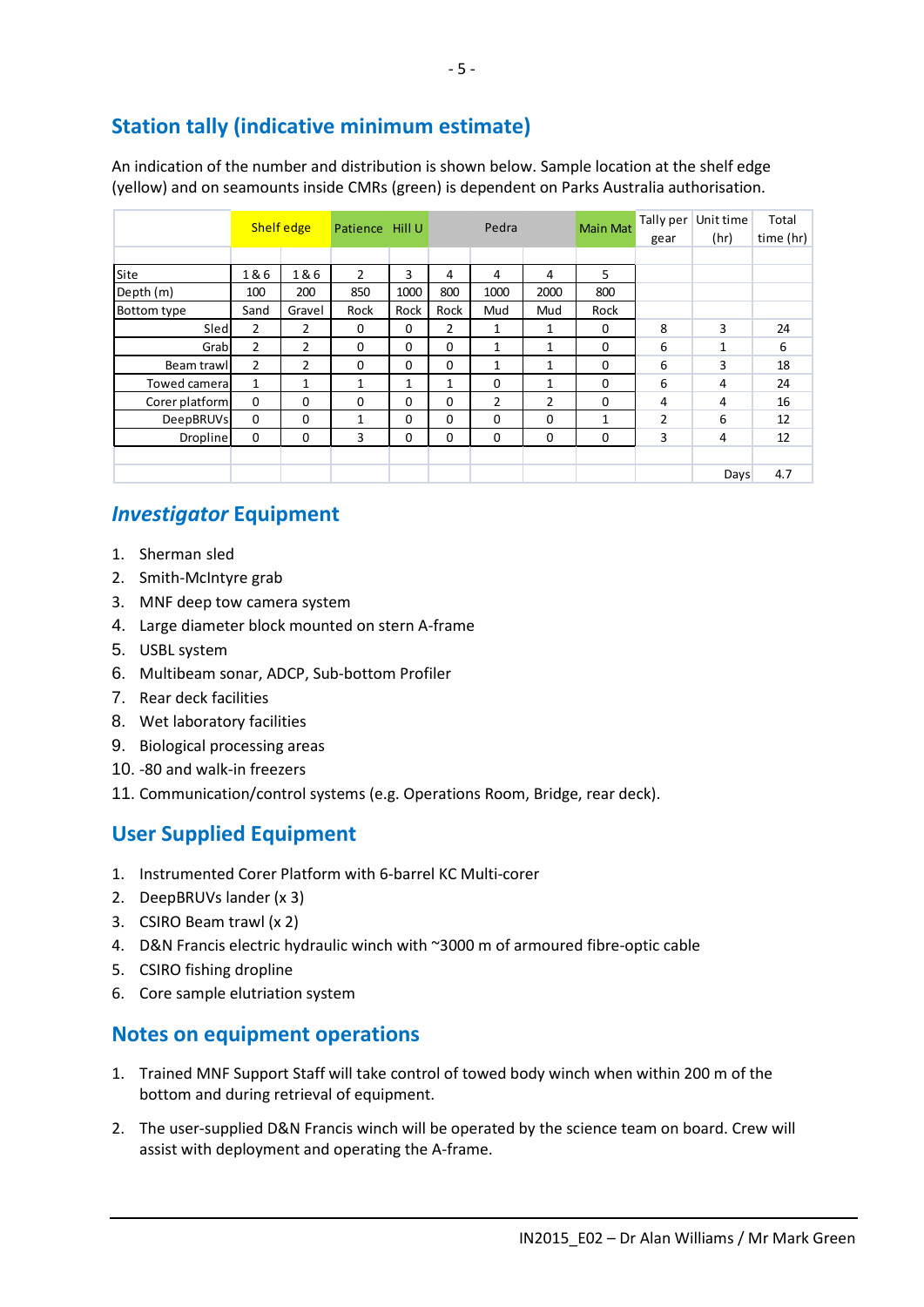# **Muster list and cabin allocation**

#### **Shifts**

A Shift 1400-0200

B Shift 0200-1400

| Name (Shift)                 | <b>Position/Role</b>                | Organisation         | <b>Cabin Type</b>      | No.  |
|------------------------------|-------------------------------------|----------------------|------------------------|------|
| Tegan Sime (Float)           | Voyage Manager                      | <b>CSIRO MNF</b>     | Voyage Manager         | 302  |
| Alan Williams (A)            | <b>Equipment Champion</b>           | <b>O&amp;A CSIRO</b> | <b>Chief Scientist</b> | 301  |
| Mark Green (B)               | Deputy Equipment<br>Champion        | <b>O&amp;A CSIRO</b> | Single Scientist 1     | 303  |
| Lisa Woodward<br>(Float)     | Deputy Voyage Manager               | <b>CSIRO MNF</b>     | Single Scientist 2     | 304  |
| Tim O'Hara (B)               | Oversight: biological<br>processing | Museum Victoria      | Single Scientist 3     | 305  |
| Matt Sherlock (A)            | <b>Towed Camera</b><br>Operations   | <b>O&amp;A CSIRO</b> | Double Scientist 1     | 306A |
| Jeff Cordell (B)             | <b>Towed Camera</b><br>Operations   | <b>O&amp;A CSIRO</b> |                        | 306B |
| Brett Muir (B)               | <b>SIT</b>                          | <b>O&amp;A CSIRO</b> | Double Scientist 2     | 307A |
| Aaron Tyndall (A)            | <b>SIT</b>                          | <b>O&amp;A CSIRO</b> |                        | 307B |
| Pamela Brodie (A)            | <b>DAP</b>                          | <b>O&amp;A CSIRO</b> | Double Scientist 3     | 308A |
|                              |                                     |                      |                        | 308B |
| John Pogonoski (A)           | <b>Biological processing</b>        | <b>NRCA CSIRO</b>    | Double Scientist 4     | 309A |
| Alistair Graham (B)          | <b>Biological processing</b>        | <b>NRCA CSIRO</b>    |                        | 309B |
| Cameron White (A)            | <b>Sediment Geochemistry</b>        | <b>Energy CSIRO</b>  | Double Scientist 5     | 310A |
| Charles Heath (B)            | <b>Sediment Geochemistry</b>        | <b>Energy CSIRO</b>  |                        | 310B |
| Franzis Althaus (A)          | <b>Biological processing</b>        | <b>O&amp;A CSIRO</b> | Double Scientist 6     | 311A |
| Nicole Morgan (B)            | <b>SIT</b>                          | <b>O&amp;A CSIRO</b> |                        | 311B |
| Sebastian Holmes (A)         | <b>Biological processing</b>        | <b>UWS</b>           | Double Scientist 7     | 312A |
|                              |                                     |                      |                        | 312B |
| Tara Martin (A)              | <b>GSM</b>                          | <b>O&amp;A CSIRO</b> | Single Scientist 1     | 111  |
| Karen Gowlett-<br>Holmes (A) | <b>Biological processing</b>        | <b>NRCA CSIRO</b>    | Double Scientist 1     | 112A |
|                              |                                     |                      |                        | 112B |
| Dave Watts (A)               | <b>GSM</b>                          | <b>O&amp;A CSIRO</b> | Double Scientist 2     | 113A |
| Stuart Edwards (B)           | <b>GSM</b>                          | <b>O&amp;A CSIRO</b> |                        | 113B |
| Chris Blood (A)              | O&A workshop                        | <b>O&amp;A CSIRO</b> | Double Scientist 1     | 101A |
| Craig White (B)              | O&A workshop                        | <b>O&amp;A CSIRO</b> |                        | 101B |